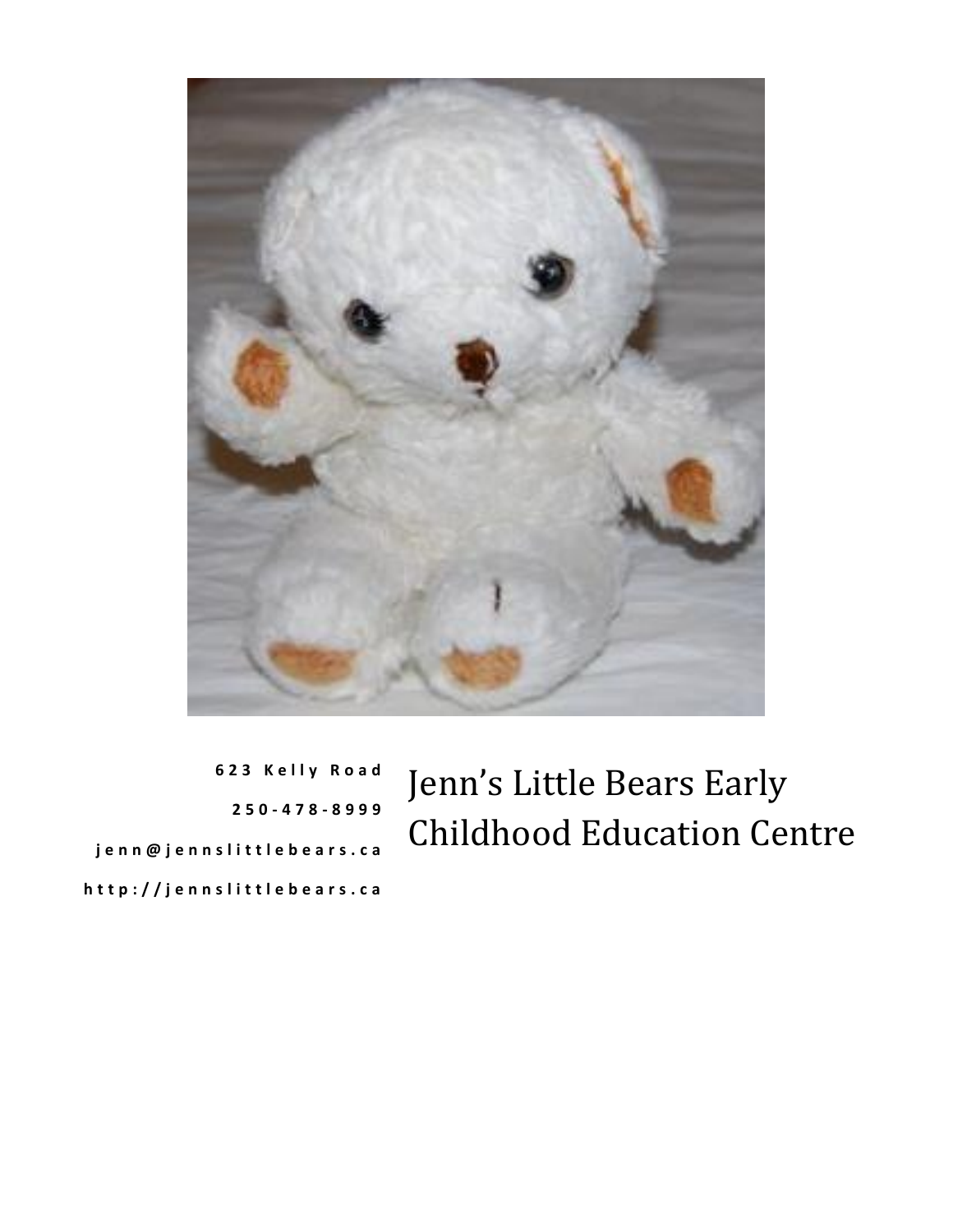### *Purpose & Philosophy*

We serve the families and children in the Western Communities offering a "learning through play" environment. Recent studies now tell us that the first six years of a child's life are critical for learning. Our centre will offer children the space and materials to stimulate their social, intellectual and physical development.

Young children will move through various stages of play from infants involved in solitary play to five year olds being involved in cooperative and group play scenarios. Our centre will provide children the space to develop these social skills with each other.

Both the infant toddler centre and the preschool/daycare program have a wide range of activities and a great balance of quiet and active, individual and group and free and planned activities.

Little Bears ECE Centre will provide the following important aspects to our environment for every child;

- A safe and nurturing environment
- Valuing and respecting diversity
- Open ended, free choice and developmentally appropriate activities
- Partnerships with families
- Modeling appropriate personal and professional behavior

Little Bears ECE Centre will help each individual child develop the skills they need to explore and continue on to kindergarten.

#### *Program Goals*

In both the Infant and Toddler Centre and the 3-5 Centre the program goals are to provide children with a place to learn and develop skills in all the areas of development. Our educators will work with each group of children to provide a program best suited to the children's needs, skills and abilities.

### *Drop off and Pick Up Policy*

When dropping your child off please sign in the child on the sign in sheet. Make sure you touch base with an educator before leaving the centre to ensure that we know the child is in the centre. Please let us know about the child's morning and any unusual occurrences in the child's morning.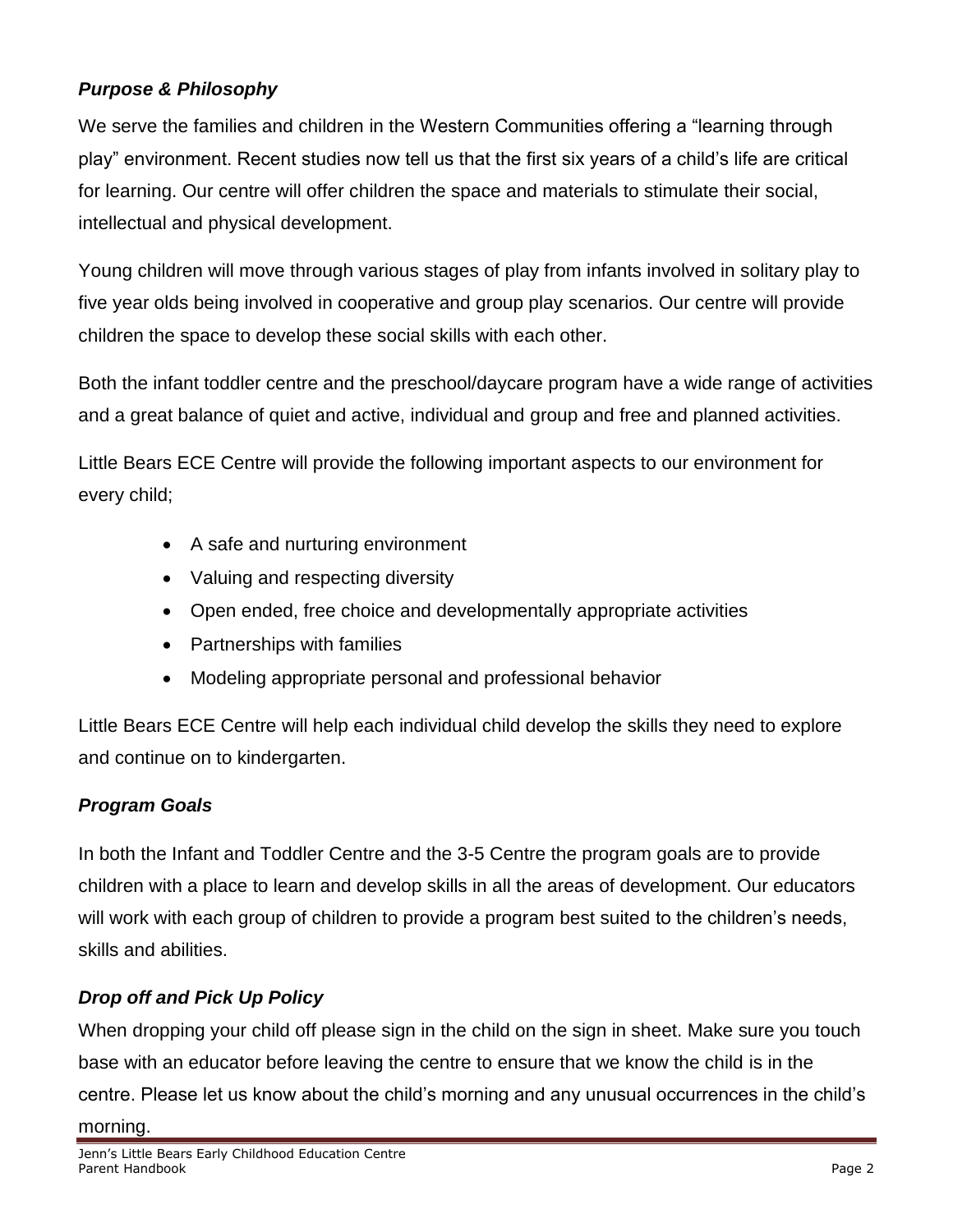Not attending? Please call the centre if you are not bringing your child in or are bringing your child in late. Please call the centre before 9:30 am so we can plan our day accordingly. If you arrive at the centre after 9:30 we may not be able to take your child as we may not be within ratio.

It is important for young children to have security and a routine, we must ask that children be dropped off prior to 9:30 am otherwise they will not be able to join us that day. Special circumstances, such as an appointment or emergency, are of course the exception. If you pick your child up mid day for an appointment they will not be allowed back in the middle of the day. It is disruptive for the child as they have left for the day, missed lunch and/or nap. Exceptions are made for graduating children attending kindergarten orientation.

At pick up time please sign your child out on the sign in sheet and make contact with an educator so that we are certain your child is safe.

The Infant and Toddler Centre has a 9 hour policy for attendance. Please see our IT contract to check drop off times and pick up options. We do ask that children in the 3-5 centre also attend for a maximum of 9 hours as this is a long day of socializing and playing hard.

If you are late for picking up your child, there is a \$1.00 charge per minute. If you have not been in contact with the centre to let us know that you will be late we will contact one of the emergency contacts you have provided. If after 30 minutes past closing there is still no contact or pick up arrangements we will call Emergency Services of the Ministry of Children and Families.

Each child's safety is important to us. It is imperative that we have written permission for individuals, other than parents or guardians, to pick up a child. Alternative caregivers or individuals that will be picking up your children need to have identification at pick up time for the educators to release each child. Anyone not on the authorized pick up list will not be given access to the child. The child will remain with the caregiver and all reasonable efforts will be made to ensure each child's safety, as that is our main concern.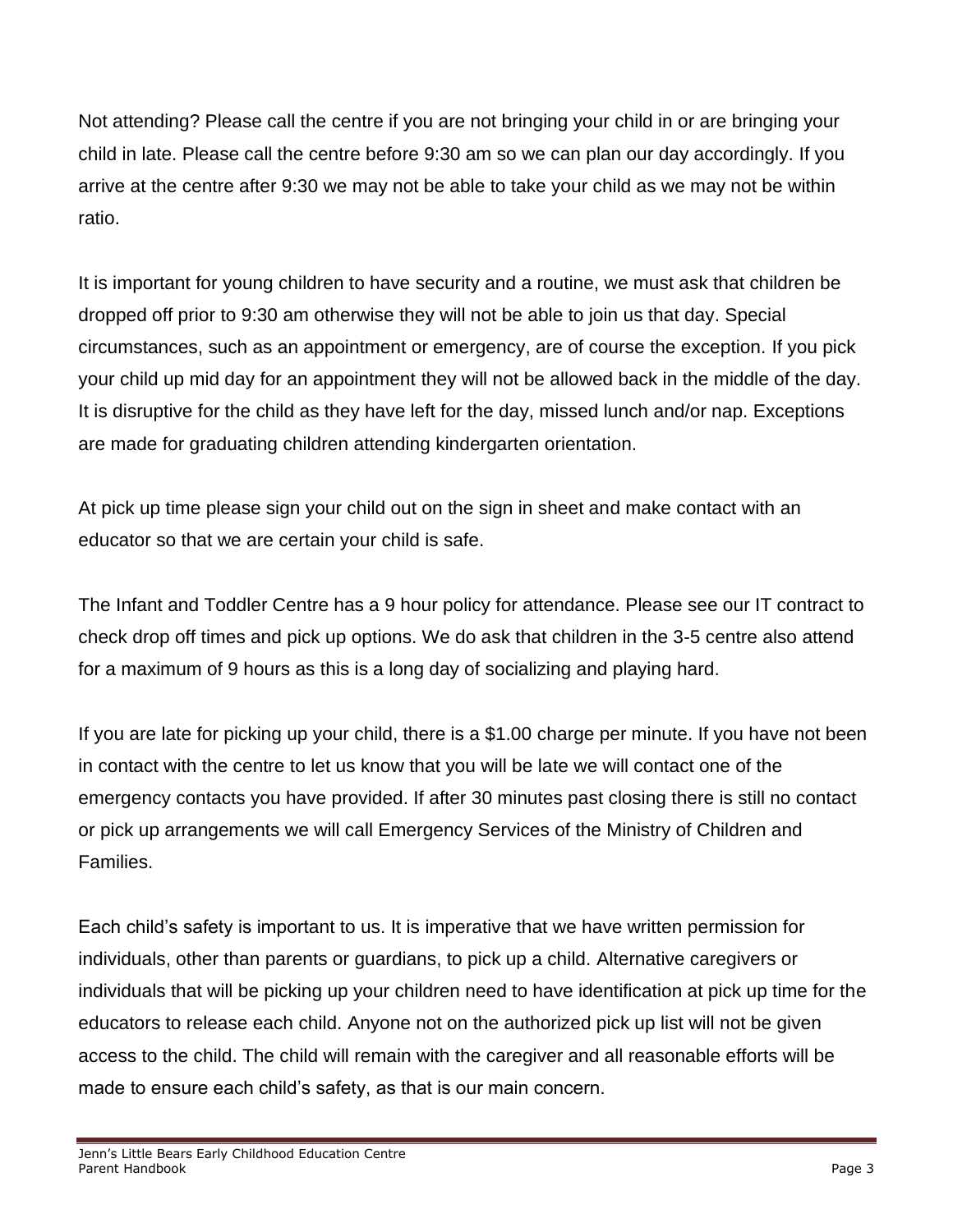It is also our responsibility to ensure that we are releasing each child into a safe environment. If the caregiver feels that the person picking up a child is impaired in any way we will not allow the child to drive with this person. The ECE will offer a ride, to call a cab or another individual to pick both child and the person picking up. If the educator believes that the child is in need of protection the educator will call the Ministry of Children and Family Development.

If there are any restraining orders or other legal documents with regards to your child and another adult we ask for copies of these documents so we can assist you in keeping your child safe. Without legal documents we cannot deny a parent access to their child.

# *Centre Closures*

If there is a fire, lack of power or heat or extreme weather conditions the center may be forced to close. If my staff cannot safely make it to the centre we will be unable to open. If during the course of the day an emergency arises we will contact you to come and collect your child. We will of course remain with the children, making sure they are safe until parents arrive. We are closed all statutory holiday as well as Easter Monday. In the even that a statutory holiday is on a Tuesday or Thursday we will also close the adjoining day for a long weekend. We are closed for 2 weeks at Christmas break, following the Sooke School District. Full fees are still due in the event of a closure.

# *Sick Policy*

If your child has a communicable disease it is important for them to stay home and rest in order to get better. Ill children are not able to fully participate in the program that we have planned. It is imperative that children rest when sick in order to fully heal.

If your child becomes sick while at the centre, you will be contacted immediately and expected to promptly pick up your child.

Illness included but not limited to:

- Vomiting or diarrhea
- Eye infection with yellow or green discharge
- A fever over 38 Celsius/99Fahrenheit
- Excessive coughing, so much that the child cannot participate in the program
- Yellow or green nasal discharge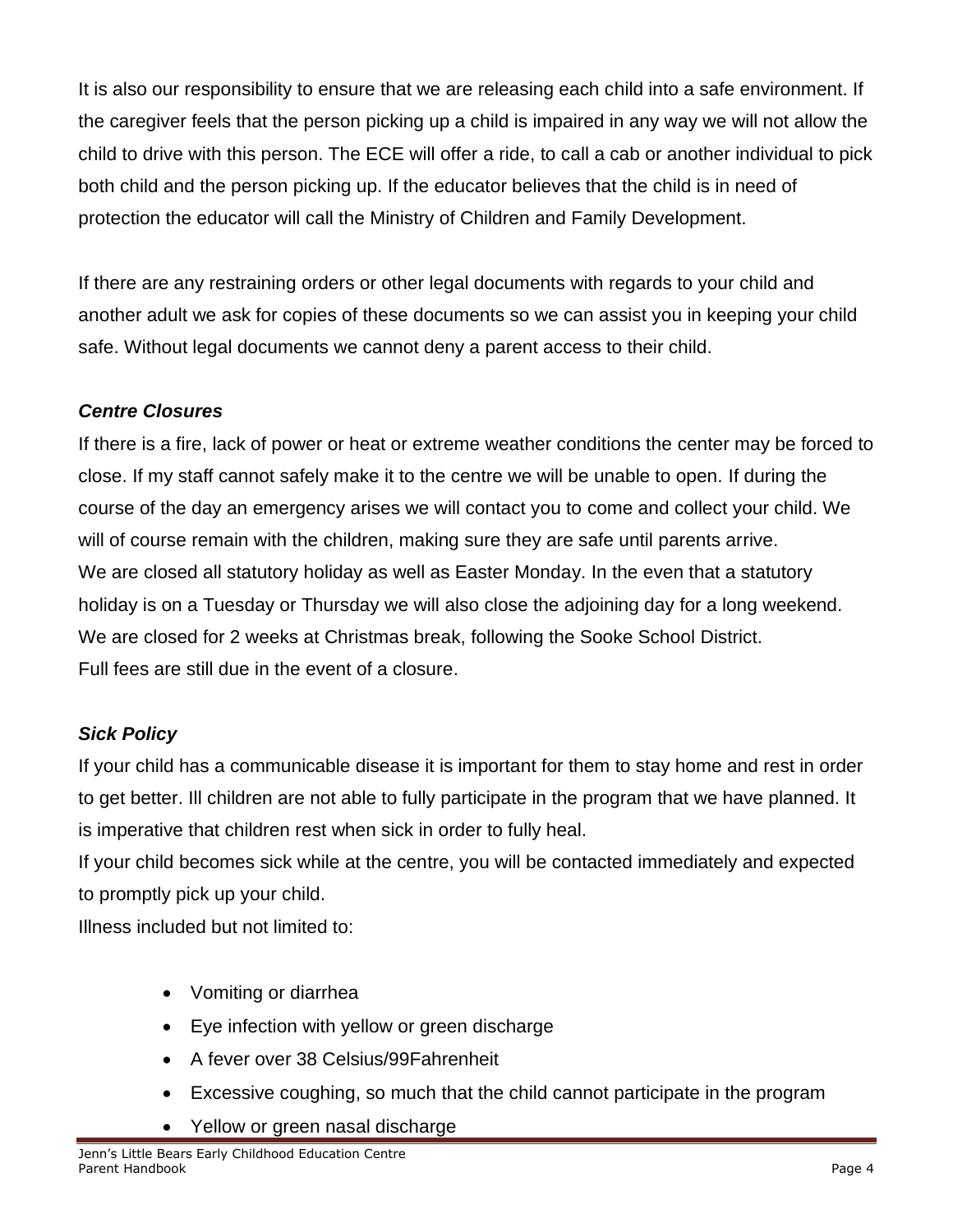- Exhaustion due to lack of sleep or illness
- An undetermined rash

If a child has vomited, had diarrhea or began an antibiotic, we must ask that the child stay home from the centre for at least 48 hours. Doctor's notes are necessary for return with a rash to ensure that the rash is not contagious. If a child is unable to fully participate in the program, they are not well enough to be at the centre.

The staff are trained and educated to recognize symptoms of illness and will use their judgment to determine if a child is healthy enough to be attending the program. If a child becomes ill during the day, we will call you to pick up your child. If you need to pick up your child they will not be able to attend the program the following day.

We keep a strict sick policy in order to avoid the spread of germs for both children and the educators in the centre. We are not equipped to properly care for sick children and sick educators leave the centre with inadequate ratios.

All children must be 48 hours symptom free in order to return to the centre. All children who are in care are not permitted to attend if their siblings are also ill. For example if 2 year old John has a gastrointestinal virus then 4 year old Beth also needs to remain home. This policy is in place to alleviate the spread of germs between centres.

# *Teething*

Teething medication, Tylenol or Motrin may be brought in for acute teething symptoms (tooth is pushing through the gums or gums are swollen/red).

Teething may cause the following symptoms:

- Increased [drooling](http://www.medicinenet.com/drooling/symptoms.htm)
- Restless or decreased sleeping due to gum discomfort
- Refusal of food due to soreness of the gum region
- Fussiness that comes and goes
- Bringing hands to the mouth
- Mild [rash](http://www.medicinenet.com/rash/article.htm) around the mouth due to skin irritation secondary to excessive drooling
- Rubbing the cheek or ear region as a consequence of referred [pain](http://www.medicinenet.com/pain_quiz/quiz.htm) during the eruption of the molars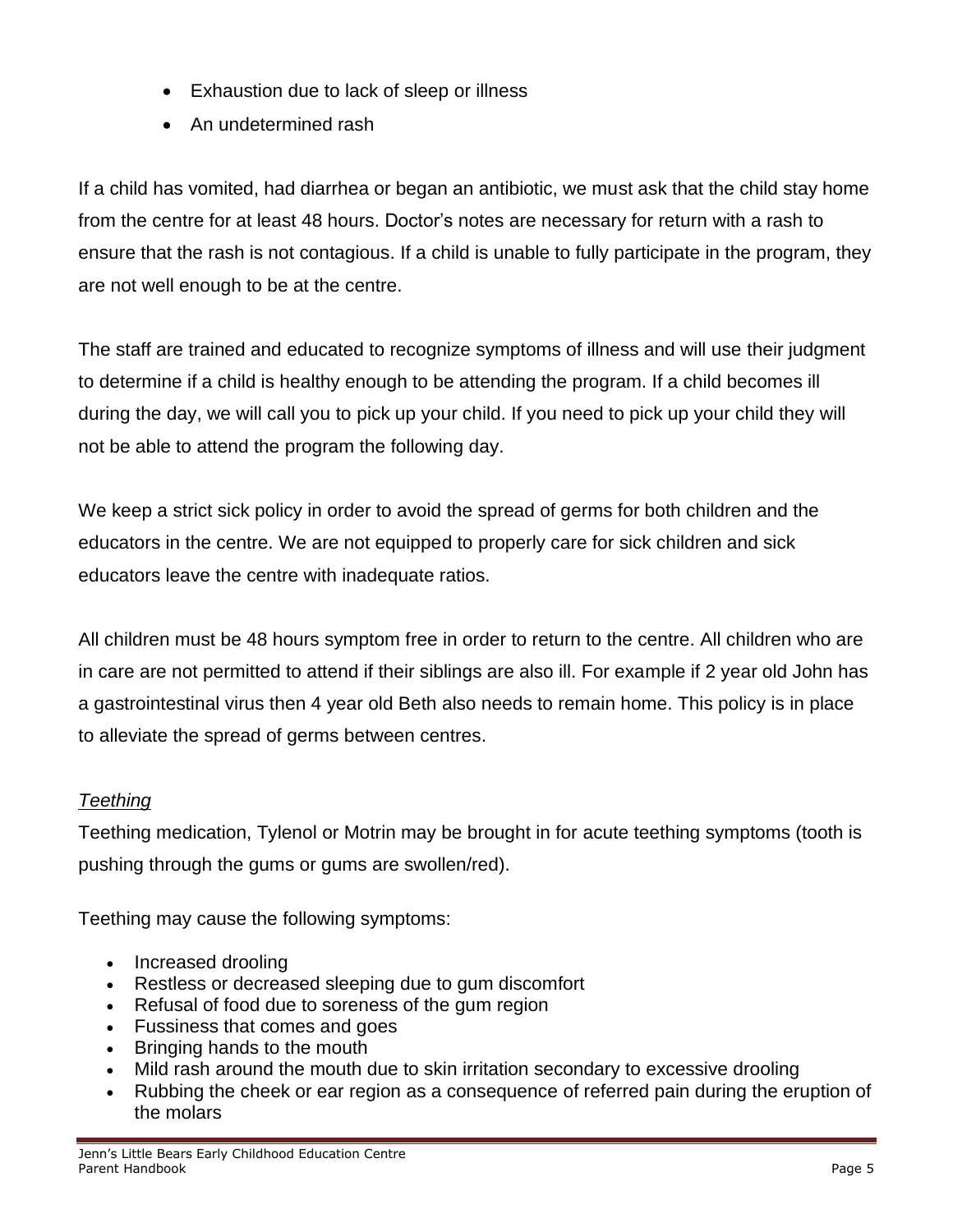Importantly, teething is *not* associated with the following symptoms:

- [Fever](http://www.medicinenet.com/fever/symptoms.htm) (especially over 101 F)
- [Diarrhea,](http://www.medicinenet.com/diarrhea_digestive_problem_food_pictures_slideshow/article.htm) [runny nose,](http://www.medicinenet.com/runny_nose/symptoms.htm) and [cough](http://www.medicinenet.com/cold_flu_cough_relief_pictures_slideshow/article.htm)
- Prolonged fussiness
- Rashes over the body

<http://www.medicinenet.com/teething/page2.htm>

[http://kidshealth.org/parent/general/teeth/teething.html#](http://kidshealth.org/parent/general/teeth/teething.html)

<http://www.abc.net.au/health/talkinghealth/factbuster/stories/2010/08/18/2985998.htm>

Medication cannot be given for fevers and your child will be sent home and your child cannot attend the next day.

### *Medication Policy*

Medications will only be administered when the required "Permission to Administer Medications" form has been completed and signed.

- A new form is required with each new medication
- Medication is never to be placed in a child's lunch box
- Prescriptions must be in the original bottle, with the medication label stating the child's name, prescribing doctor and dosage
- Over the counter medication must also be in its original bottle with the label intact
- No cough drops or candy's
- The caregiver dropping of the child must inform the educators of when the child received the last dose of medication otherwise we will not be able to administer the medication
- Allergy medication (i.e. EPI PEN) is an exception. A separate permission form will be kept on file.

#### *Immunizations*

Licensing requires that we have copies of all children's immunizations records. These can be acquired through your doctor or Queen Alexander Health Unit on Wale Road. All children must be immunized to attend Jenn's Little Bears.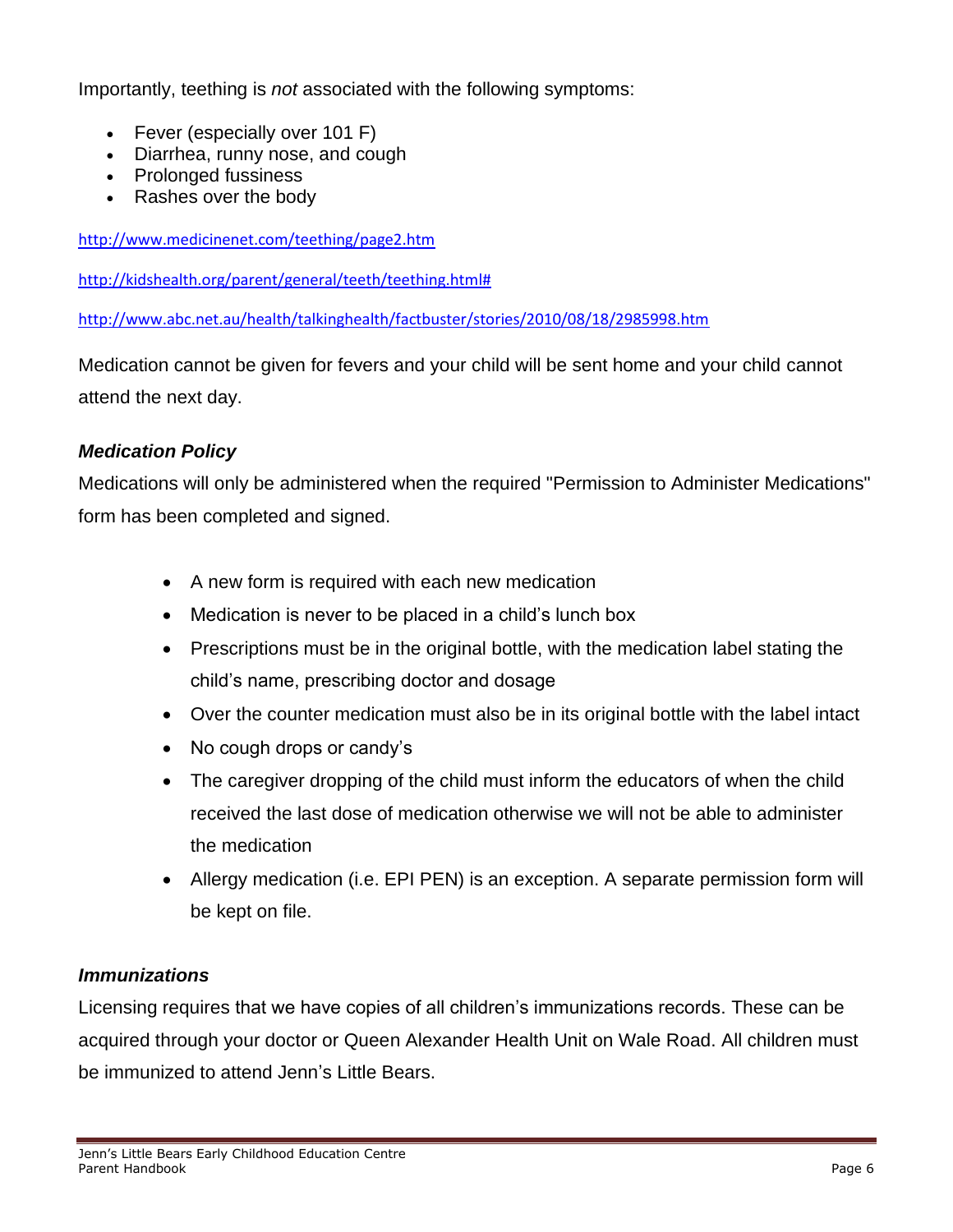#### *Smoking*

Smoking in the centre or on the grounds of the centre is not permitted. This does include the parking lot. Please leave the grounds completely for ensure there is not residual smoke present for children being dropped off or picked up.

#### *Supervision & Safety*

Children's safety and supervision is very important to us. Whether we are inside or outside children will always be appropriately supervised. In the case that ratio cannot be met we may have to ask children to be picked up. This will of course be a last resort.

Safety of equipment and play areas is also important. We will be certain to keep watch out for any broken equipment or toys and do ask that parents contact the manager if they have any concerns about this.

#### *Fire & Emergency Evacuation*

Fire drills are practiced with the children once a month and logged for licensing.

An emergency kit is required for each child that is enrolled in the program. This will allow each child personal items in case of an emergency.

#### *Emergency Contacts*

We ask that each child have at least 2 emergency contacts. These contacts will be used in case of emergency, illness or late pick up. If we cannot get a hold of a child's guardian(s) if a child is sick (see above illnesses), still at the centre past pick up time or there is an earthquake, fire or other natural disaster, we will contact the emergency contacts to pick up your child.

### *Hygiene & Toileting*

All children will wash their hands after messy activities, before and after eating and after using the toilet. As early childhood educators it is our mission to help children to learn everyday habits that they will carry on with them through life. Liquid soap and paper towels or individual towels will be provided for best care.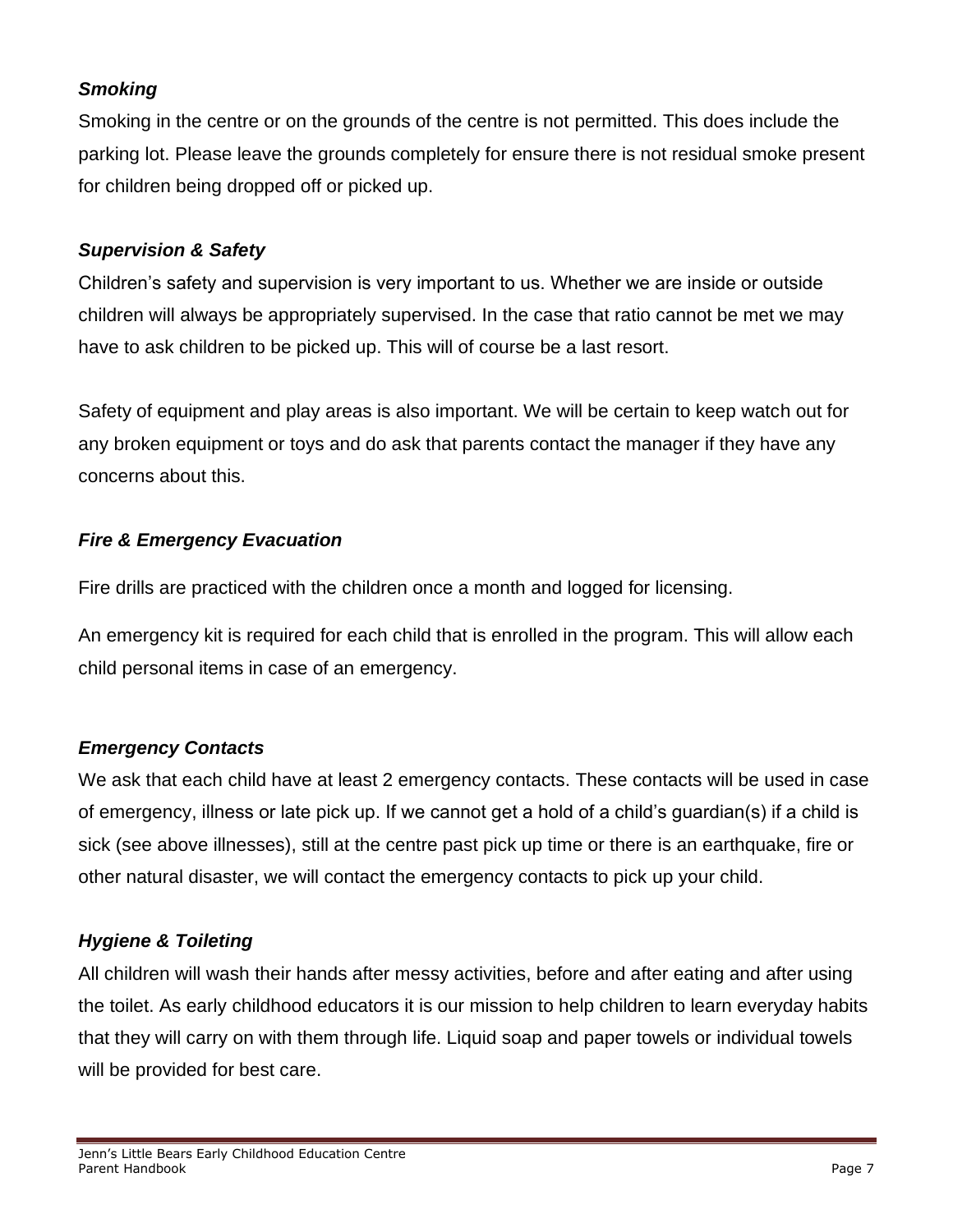Toileting is something that the older children 3-5 will do on a daily basis. We do ask that once children are between 2-2.5 years old parents do try to actively work on potty training as we will also do so in the centre. We have no problem helping children use the toilet and cleaning up any accidents that may occur. It is all part of learning.

We will encourage children aged 2 to try out the potty. It is part of the daily routine to try the potty each time we do diaper changes. Getting used to sitting on the toilet is a huge part of toilet training. Recognizing and labeling your child's bowel movements is an important part of potty training as well. "Your diaper is wet, you've gone pee" "You have a poop in your diaper, we need to clean that"

We will try to work with each parent's routine and ideas for their child, as that is what the child will be doing at home. Please let us know if you have concerns or thoughts about this process.

### *Food and Drink Policy*

Each child will need to bring snacks for morning and afternoon snack time as well as a lunch. We ask that parents try to follow Canada's Food Guide to ensure excellent nutrition. Please have a water cup that your child can leave at the centre for water on a daily basis. We are able to heat up lunches and snacks in the microwave and cut up fruit or vegetables if necessary.

### *Nap & Quiet Time*

Both the Infant and Toddler Centre and the 3-5 Centre have naps/quiet time in the afternoon shortly after lunch. We do understand that some children do not need naps or that you may not want your child to nap. We do feel that each child needs to have some quiet time to rest. Therefore we ask that if a child does not need to nap they still need to lie down quietly on a cot or sit quietly with a book while the other children nap.

If your child does nap, we ask that they bring a blanket and cuddly toy (if they use one) that will help them feel comfortable for this time. All the children's bedclothes are laundered each week.

### *Guidance & Discipline*

In the centre we use positive guidance to help children learn appropriate behavior and self help skills. Using a calm and controlled voice and body language we will get down to the child's level and help them to solve the problem. The following techniques will be used when using guidance with young children;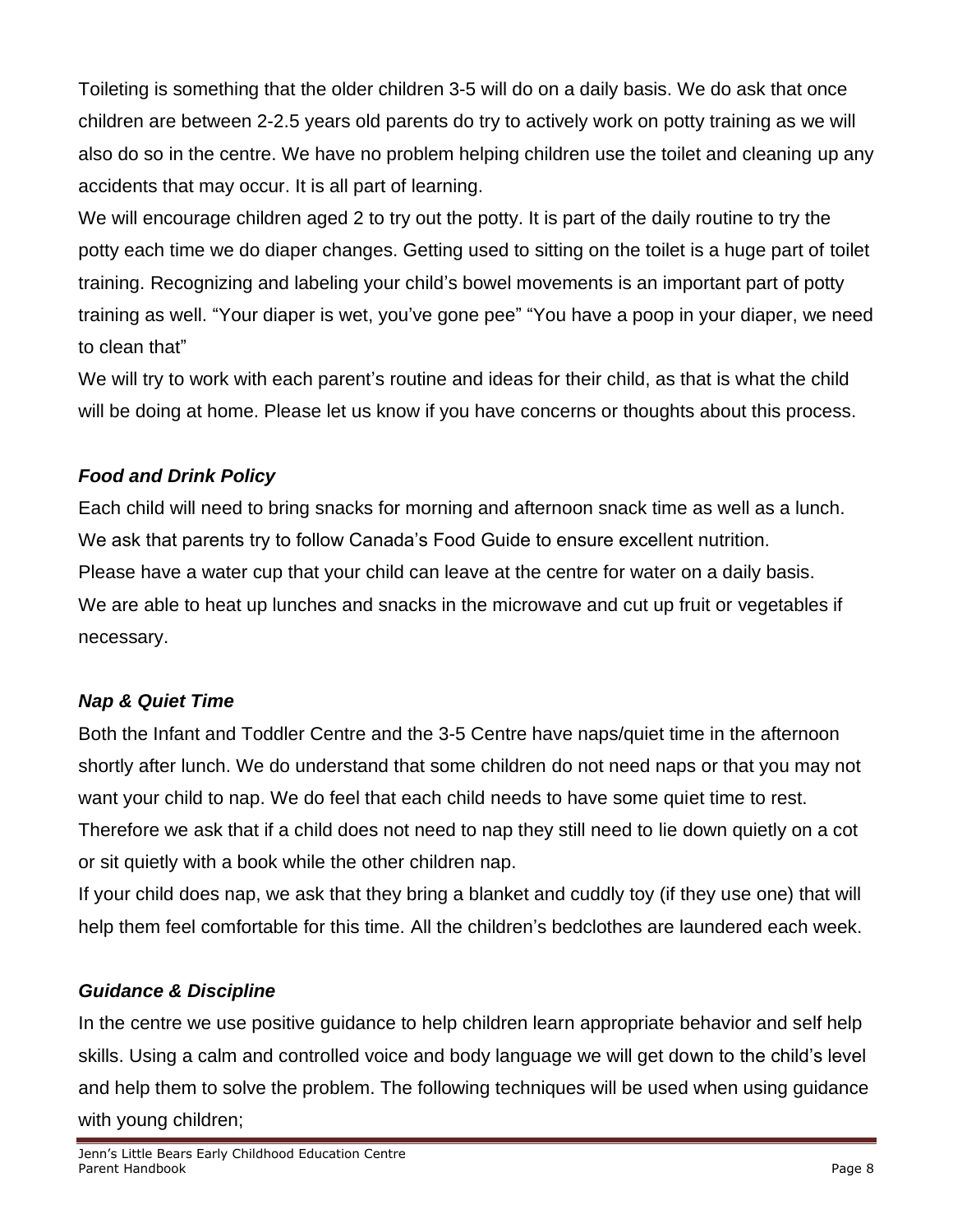- Clarifying expectations
- Model appropriate behaviors and interactions
- Redirecting inappropriate behaviors
- Using respectful language and mannerisms
- Giving the child options of what they can do
- Use the environment to help teach positive learning opportunities
- Positive reinforcement
- Supporting development of self help skills
- Use of "I" messages and reflection of feelings/emotions

Aggressive behaviors such as biting, hitting or kicking are dealt with a little differently. If it is a repeated behavior the child will need to take a little time away from the group, in order to calm their body down. An educator will talk to the child about the behavior and the consequences of the behavior.

If you have any questions or concerns with regards to this, please talk to the manager.

#### *Screen Time and Active Play*

There is no screen time in the Infant and Toddler Centre. In the 3-5 program, the children do watch ½ hour of a movie or show before nap time.

We make every effort to go outside on a daily basis. In spring, summer and fall we go outside in the morning and afternoon. In the winter only in the morning as it is too dark in the afternoon. We are outside anywhere from one hour to four hours a day depending on weather conditions. If we are unable to go outside due to rain or wind (we have a lot of trees in our yard) we do many forms of active play indoors. We do various gross motor activities including, dancing, yoga, rough and tumble play and other active games.

#### *Clothing Items from Home*

The centre can be a messy fun place for exploration, therefore extras are always needed. We ask for the following items to be at the centre on a daily basis:

• Extra pants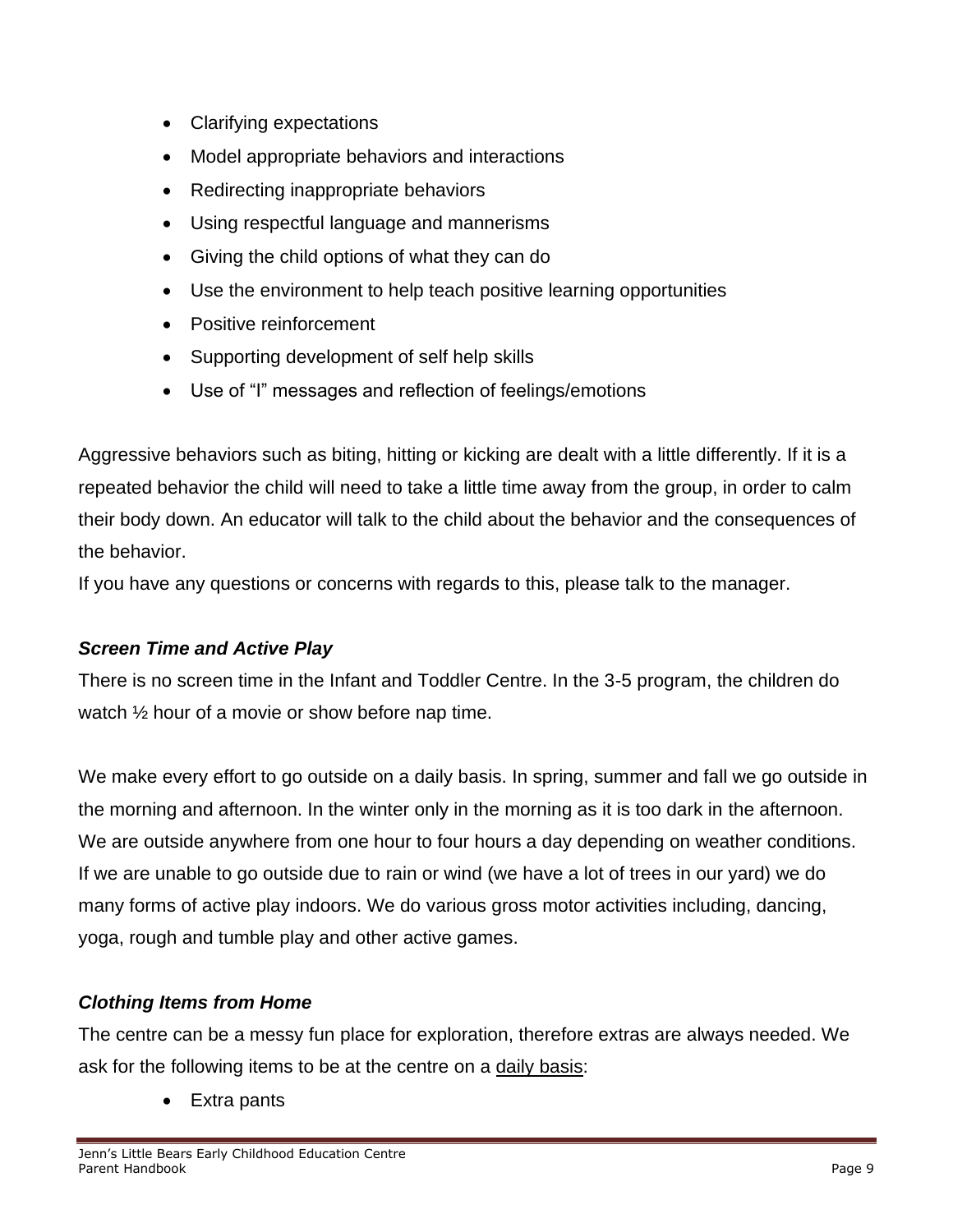- Extra shirt
- Extra underwear
- Extra socks
- Slippers

Spring/Summer Items:

- Water play clothes & sandals
- Hat

Fall/Winter Items:

- Toque
- **Muddy Buddies**
- Gloves/Mittens
- Snow pants
- Snow jacket

Extra clothes will be needed on a daily basis in case of an accident, messy play or other dirty games. We do have a few extra items but not enough for everyone attending.

Sunscreen, toothpaste and wipes are provided by the centre.

#### *Enrollment*

In order to enroll, we will need completed copies of registration forms, parent contracts and a non-refundable deposit of \$150. This deposit if deducted from the first months tuition. The space will not be held until all these items are completed, until this is provided the space is open to others.

Please indicate the days you are enrolling for on the top right hand corner of the registration form. These days will be locked in for 6 months.

### *First Day*

On the first day all documentation and payments must be in order. This includes: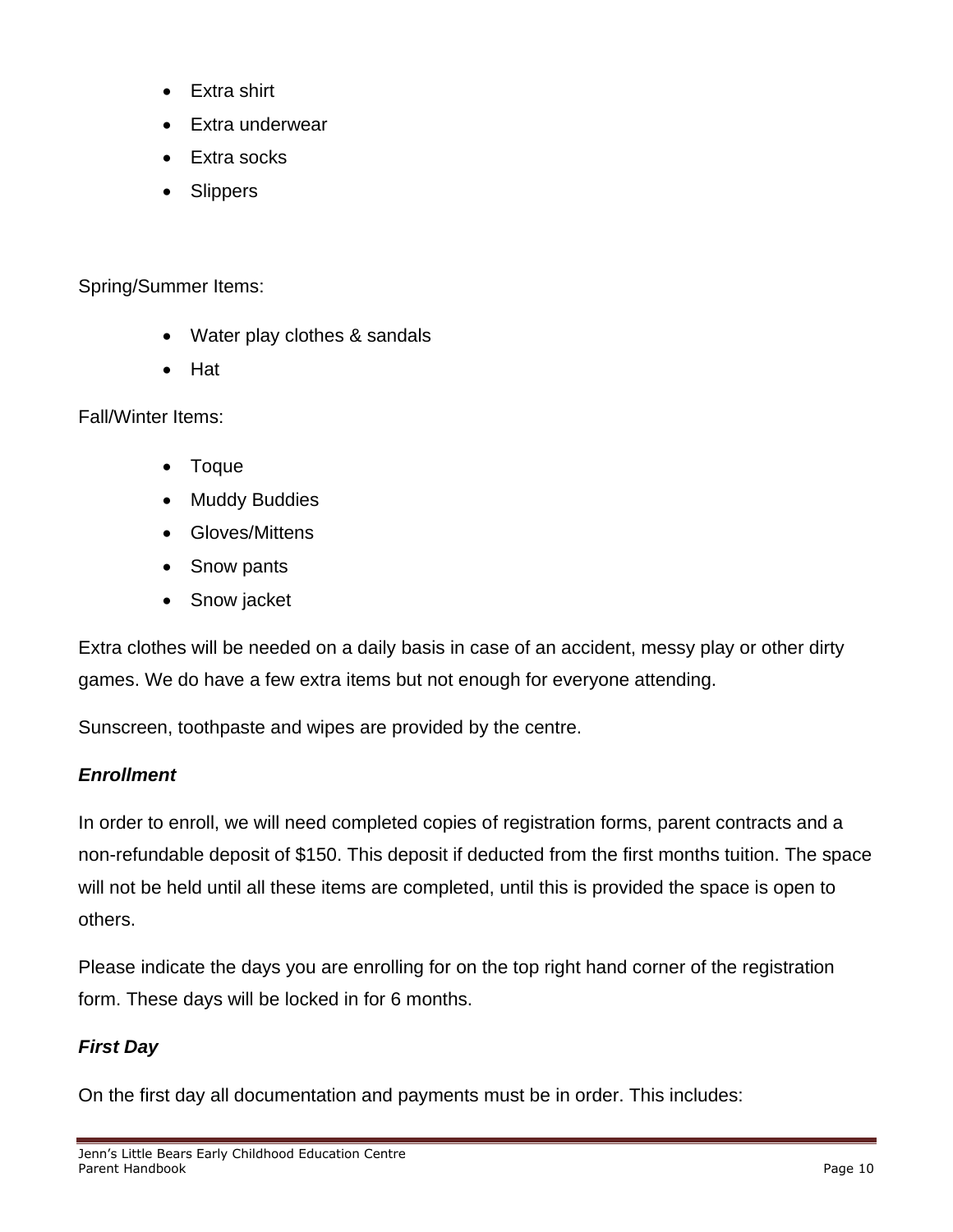- 6 months of post dated cheques (made out to Little Bears ECE Centre)
- Fully completed registration forms
- Signed parent contract
- Immunization records
- Emergency kits

# *Application to Change Days or Giving Notice*

We ask that parents apply 2 months in advance to drop days from their schedule. Applications must be submitted, in writing, on the last business day 2 months prior to the requested change. Applications will be approved or denied by the end of the first month.

Applications to add days must also be put forth in writing but are able to be completed much faster.

The centre will need one full months notice if your child will be leaving the centre. Notice must be given, in writing, the last business day of the month previous to your last month. For example if you intend your last month to be June notice must be given the last business day of May.

### *Payment Policy and Parent Fees*

Payment is due on the last day of the month prior to services rendered. If the last day of the month is a weekend, a postdated cheque for the scheduled payment date is required. It is requested that post dated cheques be given in order to allow prompt payment and in order to alleviate the stress of remembering to write a cheque every month. Cheques must be made out to **"Little Bears ECE Centre"**

Late payments or NSF cheques will be charged \$50.00. Lack of payment will result in termination of our contract.

We do accept subsidy, however with subsidy being 4-8 weeks behind on approvals we will need to be paid the full months fees until subsidy approves the application. Once the application is